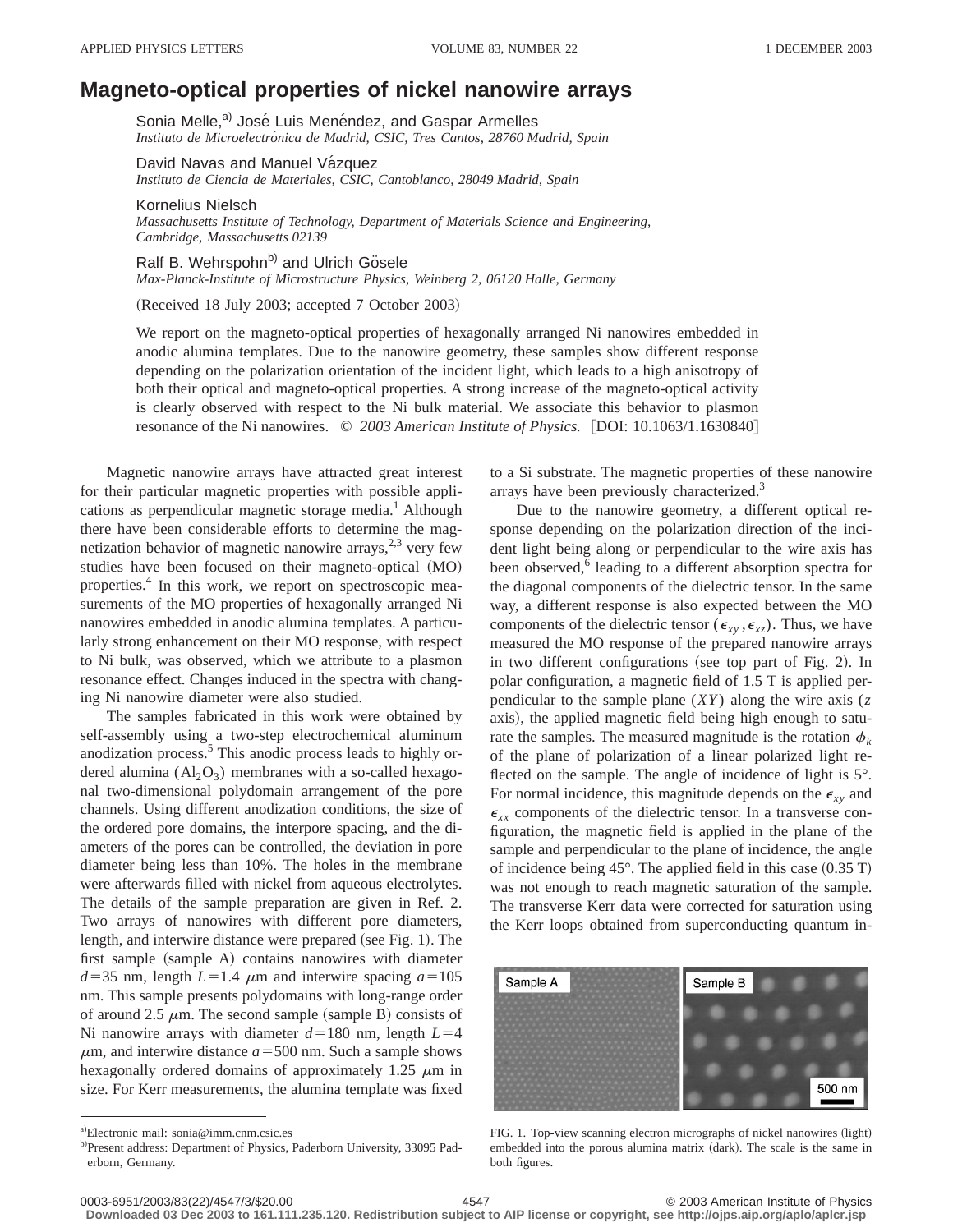

 $(b)$  $n = 1.75$ (a)  $3.0$  $n = 1.40$ 0.60  $\varepsilon''$  $2.5$  $\times$  $0.45$  $2.0$  $\epsilon$ " zz 0.30  $1.5$  $1.0$  $0.15$  $(d)$  $(c)$  $\epsilon$ " 0.006 0.006  $xz$  $\varepsilon$ " 0.003 0.003 0.000 0.000  $-0.003$  $-0.003$  $\overline{c}$ 3 1 3 4 2 4 Energy (eV) Energy (eV)

FIG. 2. MO polar (a) [transverse (b)] Kerr spectra for Ni nanowire arrays with different geometries: sample A: 35 nm diameter (circles), and sample B: 180 nm diameter (squares). Simulation with different shape factors (solid lines). Bulk Ni film (dashed lines).

terference device magnetometer measurements.<sup>3</sup> The magnitude that we measure in transverse configuration is the variation of the reflectivity of the light polarized in the plane of incidence, due to the applied magnetic field, and normalized to the reflectivity at zero field  $(\Delta R/R)$ . This magnitude is related to the  $\epsilon_{xz}$ ,  $\epsilon_{xx}$ , and  $\epsilon_{zz}$  components of the dielectric tensor.

Figure 2 shows the MO spectra measured for the two Ni nanowire array samples (symbols). The spectra of the bulk Ni film (dashed line) taken from Ref. 7 has also been included for comparison. As can be observed the magnitude of the MO response ( $\phi_k$ ,  $\Delta R/R$ ) of the Ni nanowire samples is very similar to that of a bulk Ni film. In particular, the polar rotation spectrum for sample A formed by nanowires with small diameter,  $d=35$  nm, shows a strong peak around 3.1 eV. This rotation peak has the same magnitude as the rotation peak of the bulk Ni sample although the amount of Ni contained in the nanowire sample is only around 15%, so that an enhancement in the rotation around the peak position is observed when confining Ni in nanowire geometry.

In order to clarify the origin of the features found in these Kerr spectra, the dielectric tensor of the Ni nanowires layer,  $\epsilon_{\text{eff}} = \epsilon'_{ii} + i \epsilon''_{ii}$ , has been computed in the same spectral range. In the case that the wire diameter is much lower than the wavelength of light, which is satisfied for sample A, the dielectric tensor can be modeled using an effective medium theory.8 In our case, a self-consistent approach described in detail in Ref. 9 was used to calculate the effective dielectric tensor. Thus,  $\epsilon_{\text{eff}}^{\text{A}}$  depends on the dielectric tensors of pure Ni and  $Al_2O_3$ , the amount of Ni in the alumina matrix, and on the nanowire's shape tensor  $\Gamma^A$ , which is related to the depolarization tensor L<sup>A</sup> as  $\Gamma^{A} = -L^{A}/\epsilon_{eff}^{A}$ . In the quasistatic approximation<sup>10</sup> for cylinders whose axes are aligned with the principal axes, the diagonal components of the depolar-**Downloaded 03 Dec 2003 to 161.111.235.120. Redistribution subject to AIP license or copyright, see http://ojps.aip.org/aplo/aplcr.jsp**

FIG. 3. Calculated values of the imaginary components of the effective dielectric tensor for the Ni nanowire layer embedded in two different templates: an alumina template with refractive index  $n=1.75$  (solid lines); and a template with  $n=1.40$  (dashed lines).

ization tensor takes the values  $L_{xx}^{A} = L_{yy}^{A} = 0.5$ , and  $L_{zz}^{A} = 0$ .

Figure 3 presents the calculated values of the imaginary components of the dielectric tensor for the nanowire layer as a function of energy. The spectra plotted with solid lines in Fig. 3 have been calculated considering the effective medium formed by Ni nanowires (Ni content 15%) embedded in an alumina matrix whose refractive index is  $n=1.75$ . The refractive indices of bulk Ni were obtained from Ref. 11, whereas the MO coefficients of Ni were obtained from Ref. 12. The  $\epsilon''_{zz}$  component of the nanowire layer [see Fig. 3(a)] shows a similar behavior to that observed for bulk Ni, that is, decreasing in magnitude as the energy increases. In contrast, for light polarized perpendicular to the wires' axes,  $\epsilon_{xx}^{\prime\prime}$ , a strong absorption peak located at  $2.6$  eV is observed [solid line in Fig.  $3(b)$ . We attribute this absorption peak to a plasmon resonance absorption. To support this assessment, we compare those spectra with the ones calculated for Ni nanowires embedded in a different template with refractive index  $n=1.4$  (dashed lines in Fig. 3). (If the peak observed is related to a surface plasmon excitation due to the localization of the electromagnetic field at the wire surface, it will be very sensitive to the optical properties of the matrix.<sup>13</sup>) As expected, the peak observed in the  $\epsilon_{xx}^{\prime\prime}$  component shifts from 2.6 eV ( $n=1.75$ ) to 3.0 eV ( $n=1.40$ ), which is the expected behavior for a plasmon resonant absorption [Fig. 3(b)]. In contrast, the  $\epsilon''_{zz}$  component shows no appreciable difference for both templates, decreasing in magnitude as the energy increases.

For completeness, we also present the effect that the change in the dielectric constant of the matrix has on the nondiagonal components of the dielectric tensor [see Figs.  $3(c)$  and  $3(d)$ : the peak observed around 3 eV shifts to higher energies when decreasing the refractive index of the template, similar to the plasmon absorption peak. However, in the component  $\epsilon''_{xz}$ , no displacement of the peak located at 1.6 eV is found [Fig. 3 $(d)$ ]. This last feature is therefore not due to a plasmon excitation, and should be related to the to AIP license or copyright, see http://ojps.aip.org/aplo/aplcr.jsp